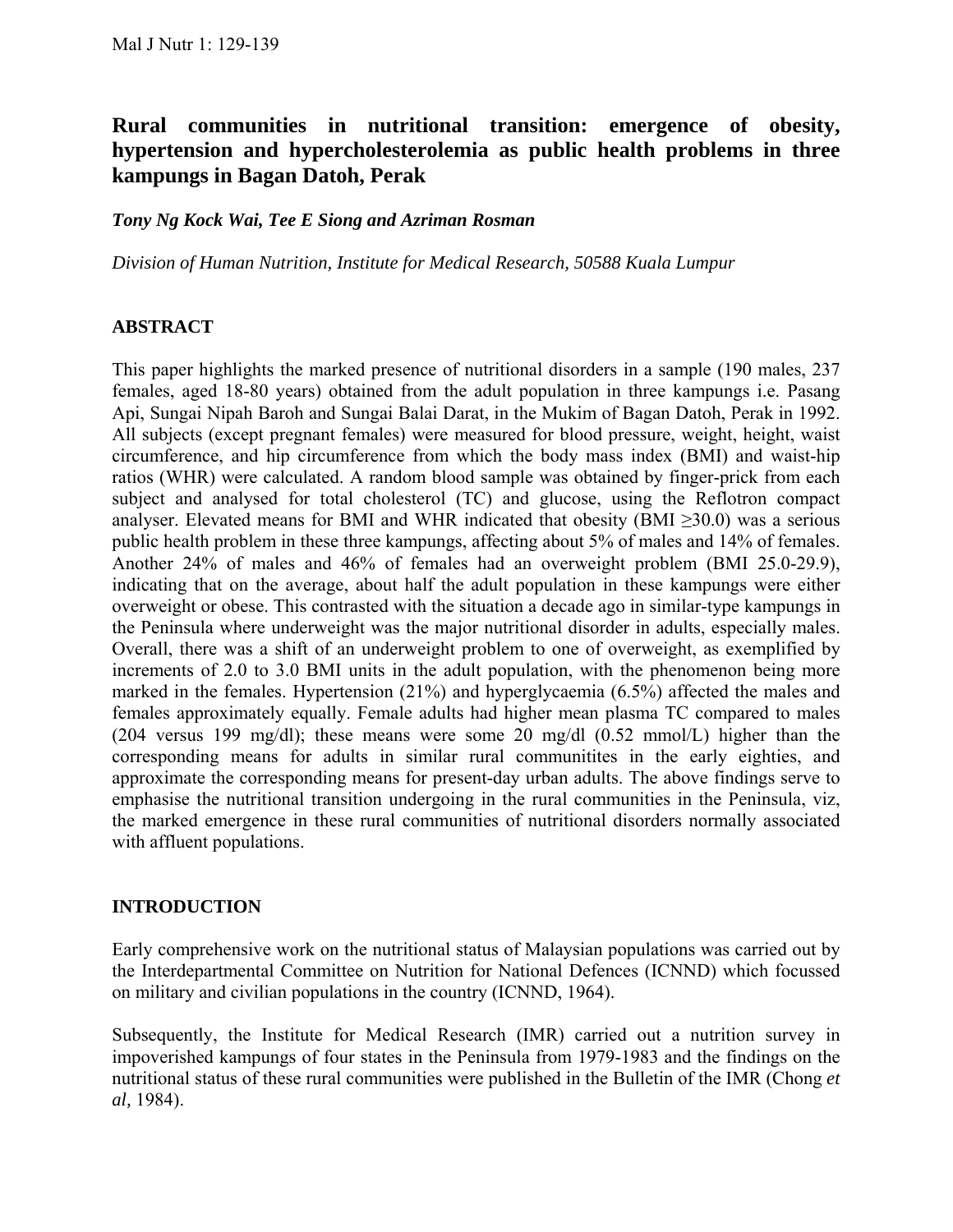In 1992, about a decade after the above four-state nutrition survey, the IMR in collaboration with the Universiti Pertanian Malaysia (UPM) and the Health Division of the Ministry of Health Malaysia (MOH), embarked on a four-year project to compare the nutritional status of the major 'functional groups' in Peninsular Malaysia. Initially, the study focussed on the rural poor comprising mainly households involved in agricultural activities such as rice, rubber and coconut cultivation, and in the final year, the urban population shall be investigated (Anon., 1993).

It was during the first year of the study when coconut cultivation was the functional group of concern, that the Mukim of Bagan Datoh, Hilir Perak, was selected as it was recognised as one of the few remaining areas in the country where coconut cultivation was an important economic activity.

This communication reports on the emergence of obesity, hypertension, hypercholesterolemia and diabetes, as reflected by selected anthropometric and biochemical indices, of the adult population in three selected kampungs in the Mukim of Bagan Datoh, and compares these survey findings with the corresponding data on closely-similar impoverished communities reported by Chong *et al.* a decade ago (1984), as well as that for an urban adult group (Ng, 1995).

# **MATERIALS AND METHODS**

# **Selection of the kampungs and households**

Eighteen of the total 22 kampungs in Mukim Bagan Datoh were identified as having substantial acreage devoted to coconut-growing from census data obtained from the Ministry of Agriculture. From these 18 kampungs, three, namely Kampung Pasang Api, Kampung Sungai Nipah Baru and Kampung Sungai Balai Darat were ramdomly selected for the study.

In each of the kampungs selected, 'coconut households' were identified based on the following criteria: at least one member of the household owning or working in a coconut farm. All coconut households were visited by the IMR household teams during which socio-economic, nutrition and health data were obtained using a structured questionnaire. Whenever time permitted, other non-coconut households were also interviewed on a random basis.

The 210 households interviewed in the three kampungs in Bagan Datoh consisted of 957 people (48.1% males, 51.9% females) with the following demographic profile:

| $0.0 - 6.9$ yr   | : 15.0%    |
|------------------|------------|
| $7.0 - 12.9$ yr  | $: 20.3\%$ |
| $13.0 - 17.9$ yr | $: 11.6\%$ |
| $\geq$ 18.0 yr   | $: 53.1\%$ |

A total of 1034 subjects were examined at three different work stations (one in each kampung) during 7 consecutive days in December 1992. Of these subjects, 427 or 41.3% were adults (190) males, 237 females; aged 18-80 years). From the population census data provided by the local authorities, about 40-45% of the total population in the three kampungs studied were examined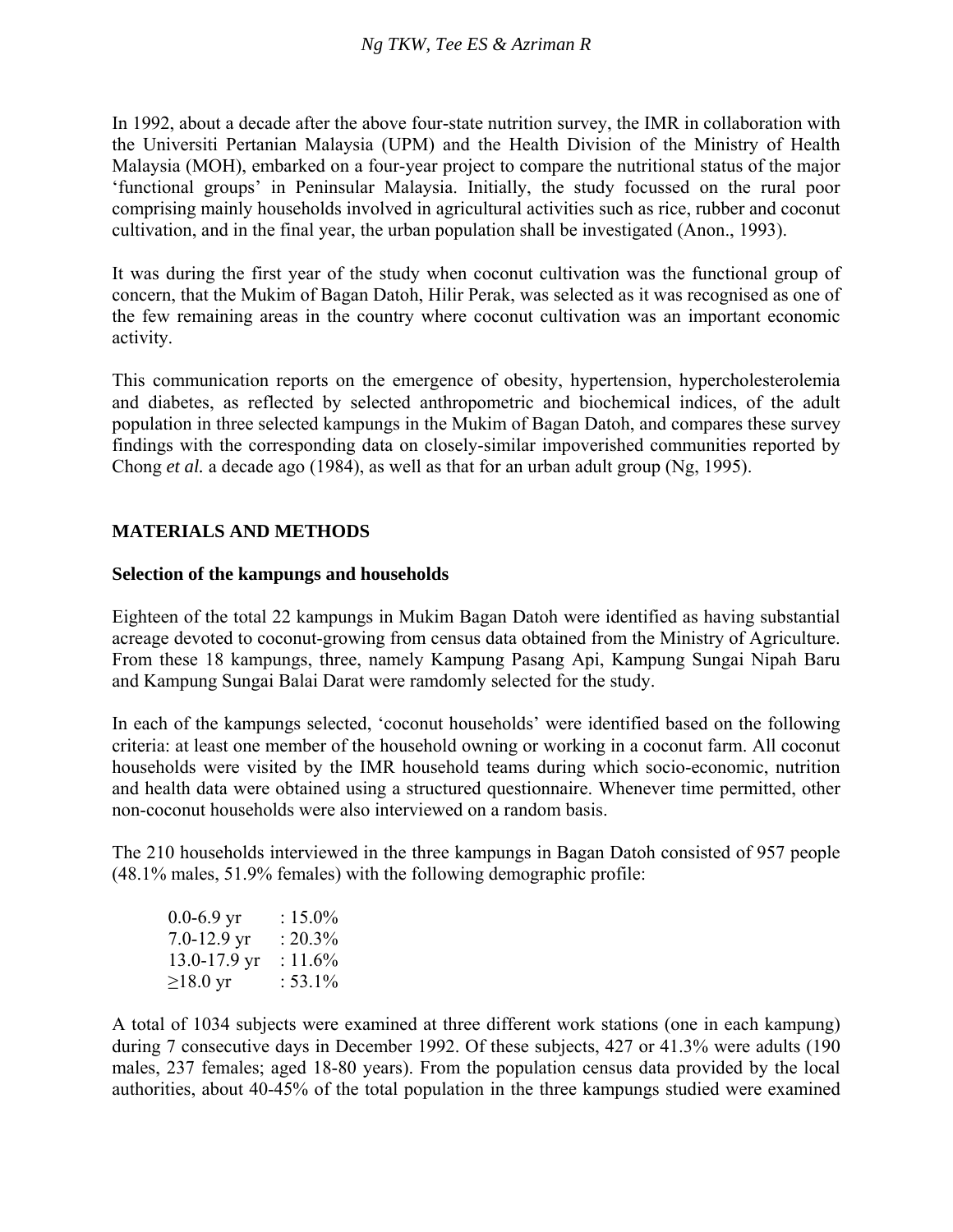at the survey work stations (Table 1), with ample representation from the other age groups below 18 years.

The data set of Chong *et al.* (1984) consisted of 1525 adults ( $\geq$ 18.0 yr; 528 males and 997 females) who formed 43% of all subjects examined at the survey work stations of the 14 kampungs studied in the four states. This earlier data set is similar to the present 1992 study in that: a) adults formed about 50% of the household demographic profile, b) the proportion of adult females was slightly higher than that of males, and c) adults formed about 41-44% of the total subjects examined at the work stations during the survey concerned.

# **Urban adult group**

This group comprised 455 male and 172 female adults, aged 18.0 to 79 years, belonging to the three major Malaysian ethnic groups-Malays, Chinese and Indians. During their visits to a private clinic for routine medical examination by a cardiologist (KKL) in 1994-95, they were found to be normotensive, possessed a normal/exercise electrocardiogram (EGG) and had no history of coronary heart disease or diabetes.

| Kampung        | Total      | Total      | Households | Number of people examined |        |  |
|----------------|------------|------------|------------|---------------------------|--------|--|
|                | population | Households |            | Total*                    | Adults |  |
|                |            |            |            |                           |        |  |
| Pasang Api     | 538        | 120        | 56         | 261                       | 113    |  |
| Sg Nipah Baruh | 630        | 135        | 80         | 370                       | 157    |  |
| Sg Balai Darat | 476        | 95         | 74         | 408                       | 157    |  |
| Total:         | 1644       | 350        | 210        | 1039                      | 427    |  |

**Table 1.** Household and population census of the three kampungs studied

\*All ages

### **Anthropometric and biochemical measurements**

All members of households who were visited by the IMR Household Teams were instructed to go to the survey work station (eg. village community hall, school, kindergarten, etc) in the kampung for an abbreviated medical examination and anthropometric and biochemical assessments. Individuals of all age groups calling at the work station were registered according to household and each subject was given a card on which all measurements and assessments done at the centre were recorded.

Anthropometric measurements (eg. Weight, height, waist circumference and hip circumference) for adults i.e. subjects with ages 18.0 years and above, were recorded by the usual standard procedures described by Jelliffe (1966) and Gibson (1990). An average of 0.5 kg allowance was made for the weight of the clothing of the adults and this was substracted from the gross weight of the adults recorded on the subject cards. Waist circumference was measured at the point just above the navel, while hip circumference was taken at the point of maximum circumference at the buttocks. The BMI and WHR were calculated for all adults except pregnant females who formed <5% of the female subjects.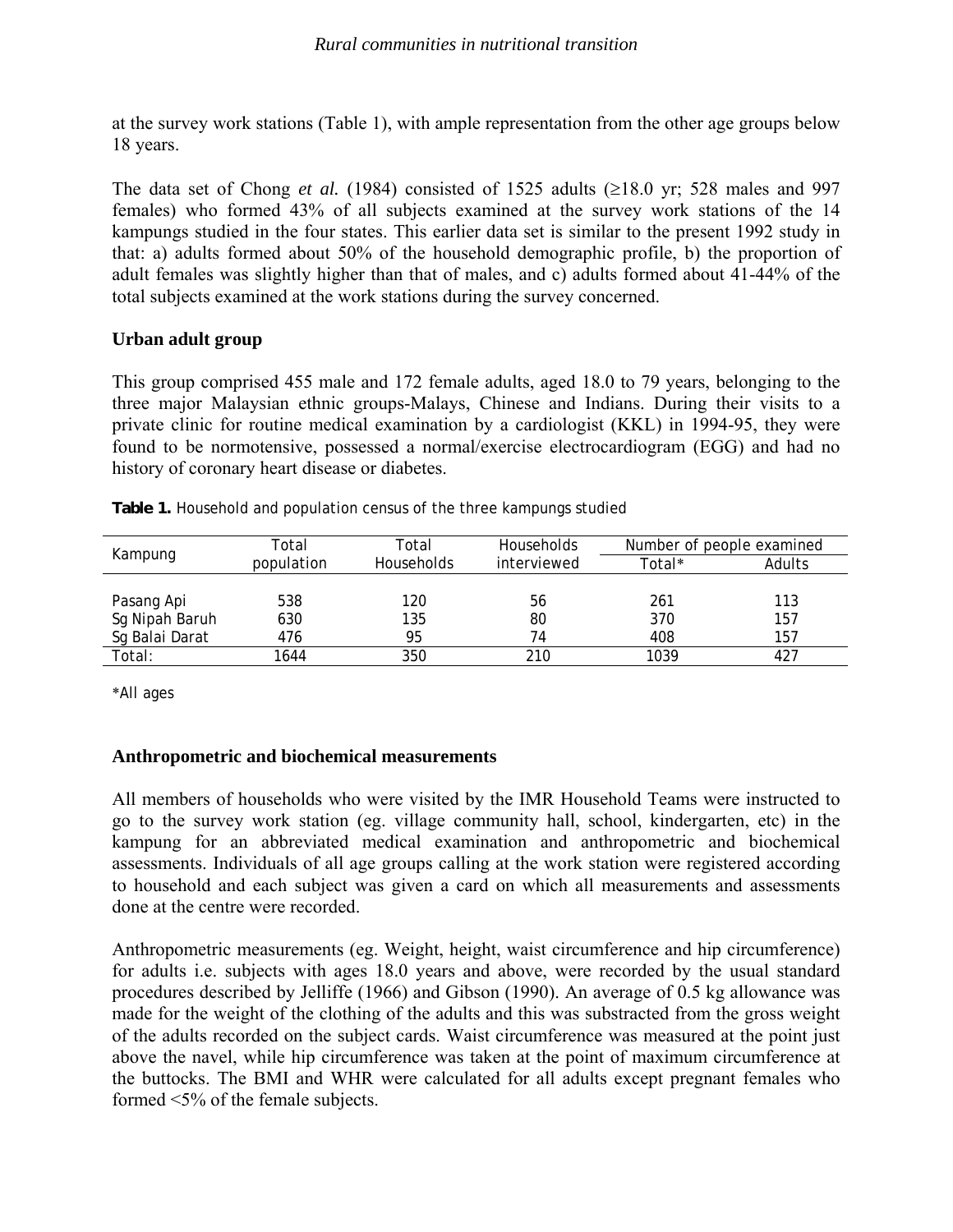Random blood samples were obtained by finger-prick and analysed immediately for plasma TC and glucose with the Reflotron compact analyser (Boehringer Mannheim). The time of the last meal recorded on the card of each subject indicated that blood samples of less than 2-hours postprandial formed only about 20% of total specimens.

Quality control (QC) and system checks were performed on the Reflotron in the morning prior to the examination of subjects, and a QC check was again done immediately after the lunch break. The analytical performance of the Reflotron system under the field conditions encountered during the study was generally satisfactory, giving a precision of 4.0%-5.0% and a negative bias of about 4.0% for the TC assays.

### **Criteria used for anthropometric and biochemical assessments**

The following criteria were used in nutritional assessment:

*BMI* (modified from Garrow, 1981 and Health Welfare Canada, 1988): Underweight  $=$  BMI <19.0 Desirable bodyweight  $=$  BMI 19.0-24.9 Overweight  $=$  BMI 25.0-29.9 Obese  $=$  BMI  $\geq$ 30.0 *W-H ratio* (Jones *et al.,* 1986): Increase risk to CHD and related deaths Males  $=$  >0.95 Females  $=$  >0.85 *Other indices:*  Hypercholesterolemia:  $= TC > 240$  mg/dl ('high risk': NCEP, 1988) Hyperglycaemia  $=$  plasma glucose  $>140$  mg/dl (modified from WHO, 1994) Hypertension (WHO, 1994)  $=$  systolic pressure >140 mm Hg/diastolic pressure >90 mm Hg

### **Statistical analysis**

Between group comparisons were performed by the Student's t-test, using a level of significance of  $p = 0.05$ .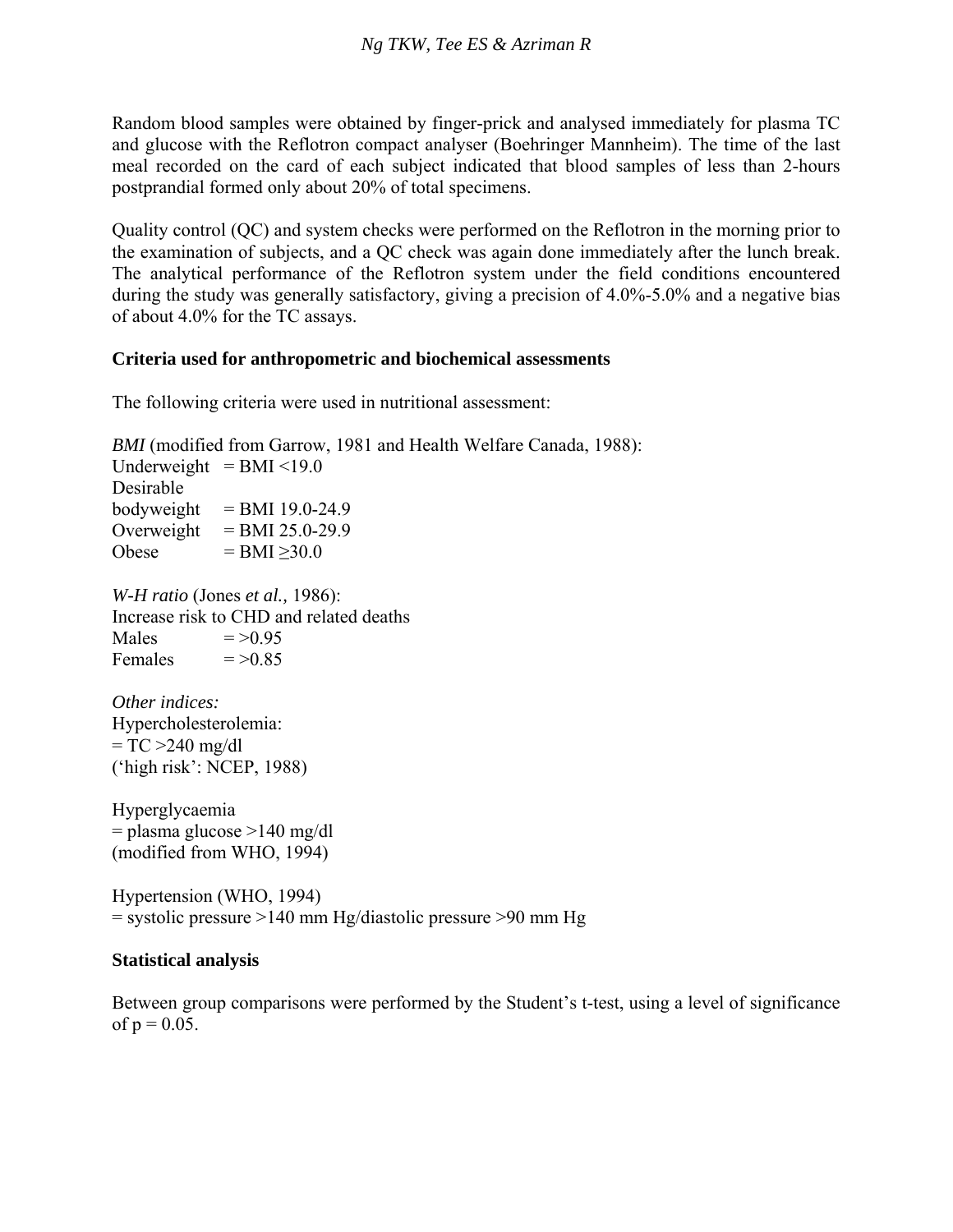# **RESULTS AND DISCUSSION**

The anthropometric and biochemical findings of the adult subjects in the three kampungs studied are summarised in Table 2.

# **Overweight and Obesity**

The data in Table 2 indicates that overweight (BMI 25.0-29.9) was a common public health problem in the rural communities studied. There was a marked gender effect, with 18.3% of males and 32.4% of females being overweight and another 5.2% of males and 13.6% of females were obese (BMI ≥30.0). Overall, 23.5% of the male and 46.0% of the female adult subjects had an overweight problem equivalent to the Grades 1 plus 2 forms of obesity according to Garrow (1981). These findings serve to exemplify that the mild to moderate forms of obesity have reached alarming proportions in rural adult populations, affecting particularly the females.

**Table 2.** Prevalence of selected nutritional disorders in the adult population of three kampungs in Bagan Datoh

| Kampungs selected for study |            |      |      |             |      |             |                     |       |
|-----------------------------|------------|------|------|-------------|------|-------------|---------------------|-------|
| Indices                     | Pasang Api |      |      | Nipah Datoh |      | Balai Darat | 3 kampungs combined |       |
|                             | M          | F    | M    | F           | M    | F           | M                   | F     |
|                             | $(48)*$    | (64) | (71) | (86)        | (70) | (87)        | (190)               | (237) |
| BM:                         |            |      |      |             |      |             |                     |       |
| % Underweight               | 20.4       | 20.3 | 28.2 | 14.0        | 24.2 | 9.2         | 24.5                | 14.0  |
| % Desirable wt              | 55.1       | 32.8 | 47.9 | 47.7        | 52.9 | 47.1        | 52.0                | 40.0  |
| % Overweight                | 14.3       | 28.1 | 19.7 | 30.2        | 20.0 | 28.8        | 18.3                | 32.4  |
| % Obese                     | 10.2       | 18.8 | 4.2  | 8.1         | 2.9  | 14.9        | 5.2                 | 13.6  |
| Mean                        | 23.3       | 24.5 | 22.4 | 24.1        | 22.2 | 24.4        | 22.6                | 24.3  |
| & SD                        | 4.9        | 5.1  | 4.0  | 4.9         | 4.1  | 4.8         | 4.3                 | 4.4   |
|                             |            |      |      |             |      |             |                     |       |
| W-H RATIO:                  |            |      |      |             |      |             |                     |       |
| % High risk                 | 8.2        | 37.5 | 7.0  | 43.0        | 5.7  | 20.7        | 6.8                 | 33.3  |
| Mean                        | 0.87       | 0.84 | 0.86 | 0.84        | 0.85 | 0.81        | 0.86                | 0.83  |
| & SD                        | 0.06       | 0.07 | 0.06 | 0.06        | 0.06 | 0.06        | 0.06                | 0.06  |
|                             |            |      |      |             |      |             |                     |       |
| <b>BLOOD PRESSURE:</b>      |            |      |      |             |      |             |                     |       |
| % Hypertensive              | 20.4       | 10.9 | 28.2 | 24.4        | 21.4 | 19.5        | 23.7                | 19.0  |
|                             |            |      |      |             |      |             |                     |       |
| TC:                         |            |      |      |             |      |             |                     |       |
| Mean                        | 193        | 200  | 205  | 206         | 198  | 206         | 199                 | 204   |
| & SD                        | 41         | 43   | 38   | 40          | 43   | 46          | 41                  | 43    |
|                             |            |      |      |             |      |             |                     |       |
| %> 240 mg/dl                | 14.3       | 20.0 | 14.1 | 19.8        | 17.1 | 24.1        | 15.3                | 21.5  |
| <b>BLOOD GLUCOSE:</b>       |            |      |      |             |      |             |                     |       |
| %> 140 mg/dl                | 8.2        | 18.5 | 7.0  | 4.7         | 5.7  | 4.6         | 6.2                 | 6.8   |
| %> 180 mg/dl                | 1.0        | 13.8 | 2.8  | 2.3         | 1.4  | 2.3         | 2.1                 | 5.5   |
|                             |            |      |      |             |      |             |                     |       |
| Mean                        | 108        | 134  | 110  | 109         | 108  | 103         | 109                 | 114   |
| & SD                        | 23         | 77   | 31   | 37          | 27   | 29          | 27                  | 51    |

\*Values in parentheses refer to number of subjects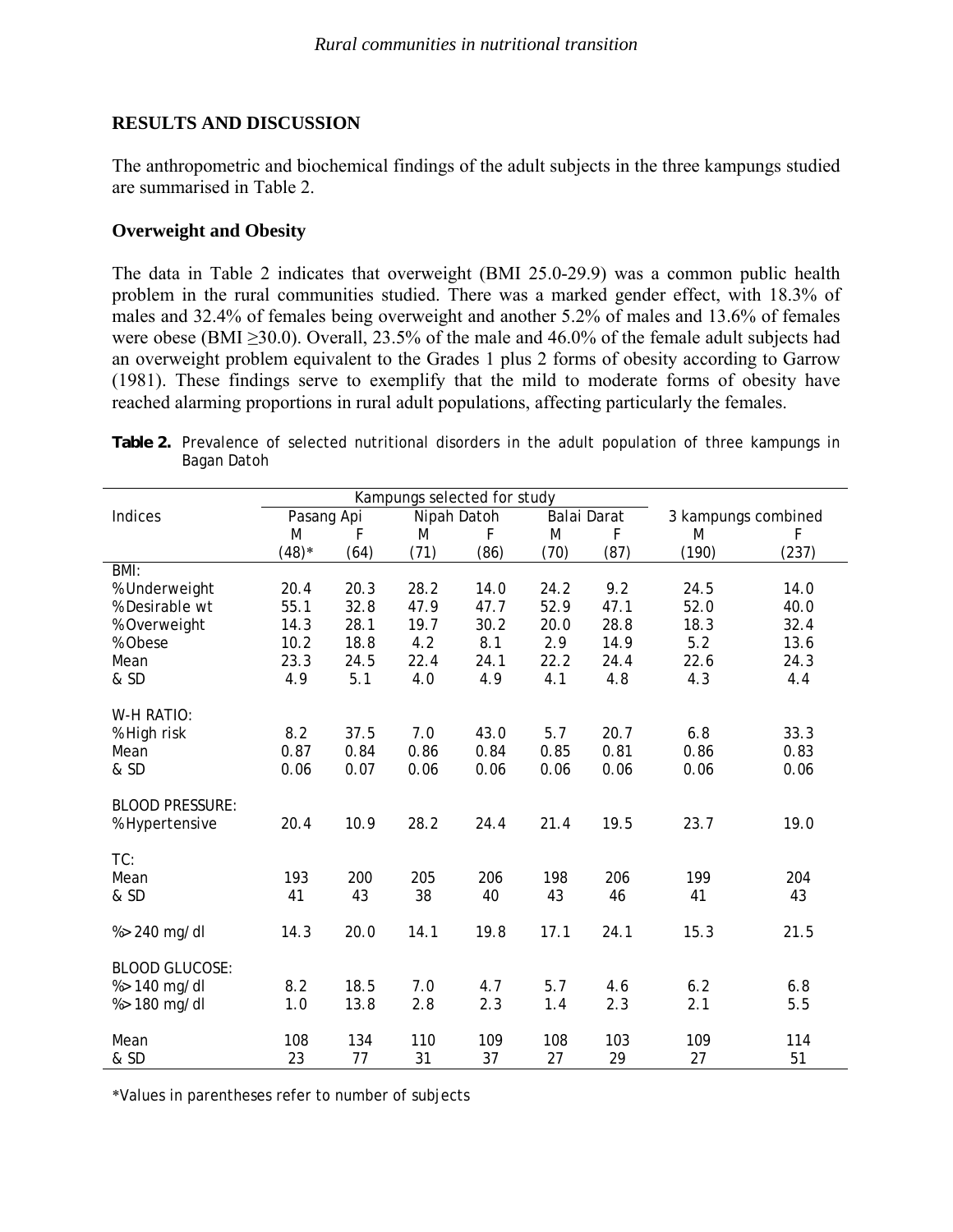The above problem of obesity and the susceptibility of females, was supported by the data on W-R ratios which indicated that 6.8% of male and 33.3% of female subjects had high W-H ratios  $(>0.95$  and  $>0.85$ , respectively).

It is interesting to note that when the BMI values of the present adult subjects were compared with those of adults from similar socio-economic rural communities examined by Chong *et. al.*, (1984) a decade ago, there was an apparent swing from a predominant problem of underweight to one of overweight in these rural adults (Table 3). The magnitude of this anthropo-metric shift was represented by significant ( $p<0.05$ ) bodyweight increments of about 3.0 kg in males and 5.0 kg in females, equivalent to BMI increments of 2.0 and 3.0, respectively.

The above findings on BMI values for the Bagan Datoh adults contrasted with that obtained for urban Malays (Ismail, *et al.,* 1995) and the mixed-ethnic urban group of Ng *et al* (1995). In these urban groups, the problem of Grades I and II obesity was more marked in the males. Ng *et al.'s*  data set particularly, suggested that urban women paid more attention to achieving a desirable bodyweight compared to their rural counterparts; the proportion of overweight plus obese women in the urban group (25%) was only about one-half that in the rural group (46%). This emphasises that besides gender, social-cultural factors also influenced bodyweight, and thus BMI, achievements.

| Indices          | Poverty kampungs<br>(Chong et al, | Perak Tengak<br>(Chong et al., | Bagan Datoh<br>(Present study: | Urban Group (Ng.<br>1995) |
|------------------|-----------------------------------|--------------------------------|--------------------------------|---------------------------|
|                  | 1984)                             | 1984)                          | 1992)                          |                           |
|                  |                                   |                                |                                |                           |
| BMI              |                                   |                                |                                |                           |
| Males:           |                                   |                                |                                |                           |
| n                | 522                               | 216                            | 190                            | 455                       |
| % Underweight    | 45.0                              | 40.0                           | 24.5                           | 2.0                       |
| % Desirable wt   | 50.0                              | 53.5                           | 52.0                           | 60.0                      |
| % Overwt + Obese | 5.0                               | 6.5                            | 23.5                           | 38.0                      |
| Mean $\pm$ SD    | $20.5 \pm 2.8^a$                  | $20.9 \pm 3.3^a$               | $22.6 \pm 4.3^{b}$             | $24.5 \pm 3.2^c$          |
| PT               |                                   |                                |                                |                           |
| Females:         |                                   |                                |                                |                           |
| n                | 965                               | 346                            | 237                            | 172                       |
| % Underweight    | 31.0                              | 30.0                           | 14.0                           | 10.0                      |
| % Desirable Wt   | 54.0                              | 52.5                           | 40.0                           | 65.0                      |
| % Overwt + Obese | 15.0                              | 17.5                           | 46.0                           | 25.0                      |
| Mean $\pm$ SD    | $20.9 \pm 3.4^d$                  | $21.2 \pm 3.8^d$               | $24.3 \pm 4.4^e$               | $23.1 \pm 3.6^e$          |
|                  |                                   |                                |                                |                           |
| <b>PLASMA TC</b> |                                   |                                |                                |                           |
| Males            |                                   |                                |                                |                           |
| n                | 246                               | 50                             | 190                            | 455                       |
| Mean $\pm$ SD    | $175 \pm 38^{f}$                  | $194 \pm 34^9$                 | $199 \pm 41$ <sup>gh</sup>     | $207 \pm 40^{h}$          |
|                  |                                   |                                |                                |                           |
| Females          |                                   |                                |                                |                           |
| n                | 530                               | 114                            | 237                            | 172                       |
| Mean $±$ SD      | $186 \pm 38$ <sup>i</sup>         | $198 \pm 36^{j}$               | $204 \pm 43^{j}$               | $208 \pm 39^{j}$          |
|                  |                                   |                                |                                |                           |

**Table 3.** Comparison of BMI and TC of four populations of adult subjects 18 years and above

Within row values with different superscripts are significantly different at  $p < 0.05$ .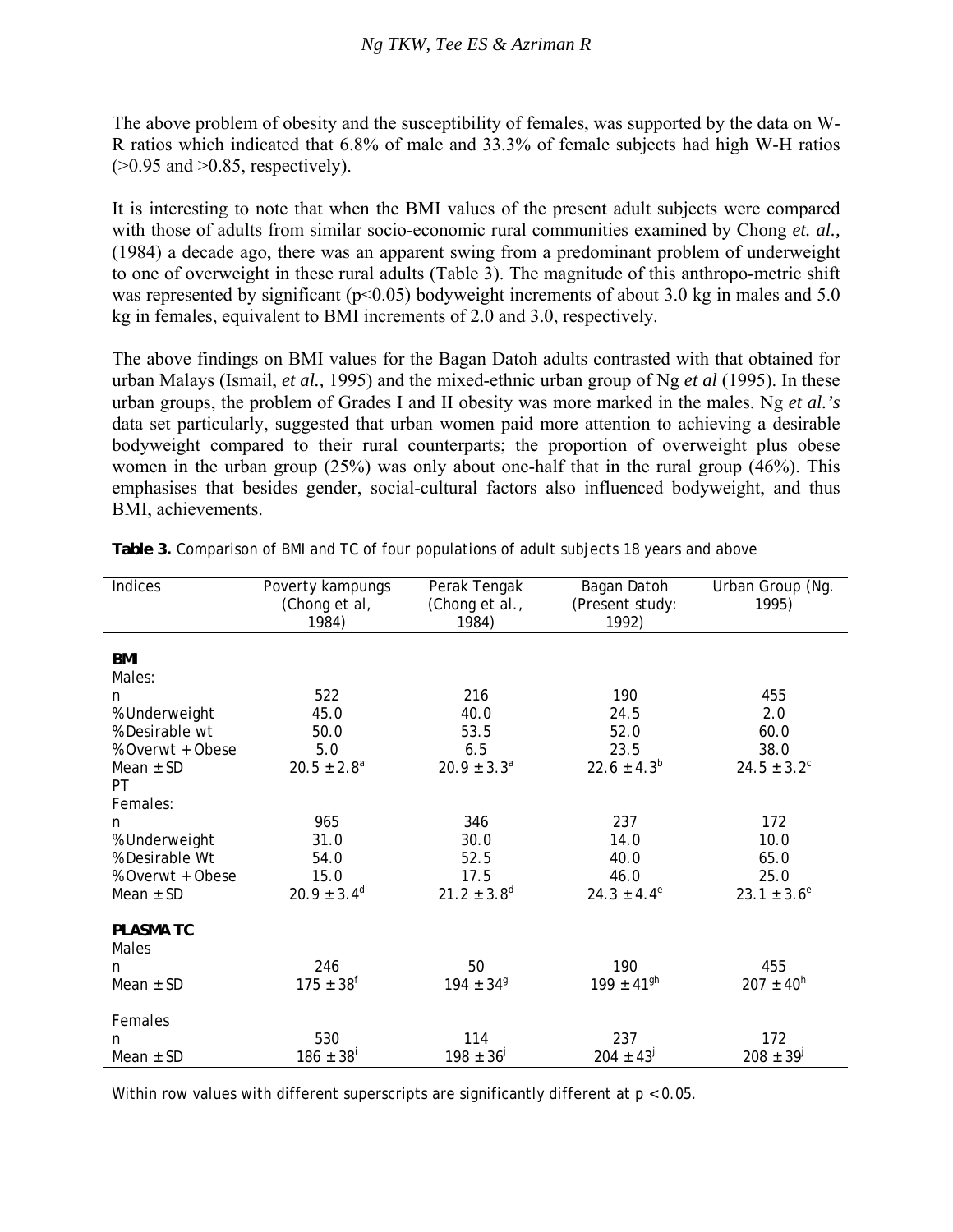The major caveat in the present analysis was that the Bagan Datoh data was not obtained from a longitudinal study but rather based on two sets of data obtained from cross-sectional studies conducted a decade apart on adjacent rural communities with closely similar social, economic and cultural settings. However, the major defence of the present comparison was the marked similarities observed for anthropometric data, and to a lesser extent, biochemical data, among impoverished rural communities in the Peninsula, as was recorded in the data set of Chong *et al*  (1984) as well as for the present three kampungs in Bagan Datoh.

# **Hypercholesterolemia**

The mean serum TC values of the adult female subjects, as shown in Table 3, were marginally higher compared to that for the males (204 vs 199 mg/dl). A similar-type gender difference in serum TC was also apparent in the survey data of Chong *et al.* (1984), as well as in the younger population (7-17 year olds) of the present three communities (171 vs 159 mg/dl,  $p<0.001$ ).

The proportion of adults with hypercholesterolemia  $[TC > 240 \text{ mg/d}]/[6.5 \text{ mmol/L})$  in the three kampungs was closely similar with 15.3% of the males and 21.5% of the females affected. The cut-off selected for 'hypercholesterolemia' here coincides with that for 'high risk' according to the classification provided by the National Cholesterol Education Programme (NCEP) of the USA (1987).

Of interest, both adult means for serum TO in the present study were some 20 mg/dl (0.52 mmol/L) higher ( $p<0.05$ ) than the corresponding means for rural adults in Chong et al's data set (1984) obtained a decade ago. However, the 'secular' increase in serum TC when Bagan Datoh was compared to Perak Tengah appears marginal and less dramatic than that observed for BMI mentioned earlier.

It was unlikely that the overall 'secular' differences observed in serum TC for the two data set compared could be attributed to analytical variation as serum TC assays in both the studies were performed by the same laboratory which had previously served as the reference laboratory for lipid analyses in the country, as well as having been accredited by the Centre for Disease Control (CDC), Atlanta, USA for accuracy and precision in serum TC and TG assays for the period 1976-1984. Random blood specimens were utilised in both studies and this was not expected to influence significantly the serum TC levels (European Atherosclerosis Society, 1987; NCEP, 1988; Ng, 1993).

Also, the mean ages of the two adult populations compared were closely similar and therefore age was unlikely to confound the TC results observed.

# **Hyperglycaemia**

It was found that 6.2-6.8% of the adult subjects had capillary plasma glucose levels  $\geq$ 140 mg/dl (7.8 mmol/L), the cut-off for diabetes mellitus (WHO, 1994) for fasting samples. This prevalence level is probably an overestimation since no attempt was made to obtain fasting blood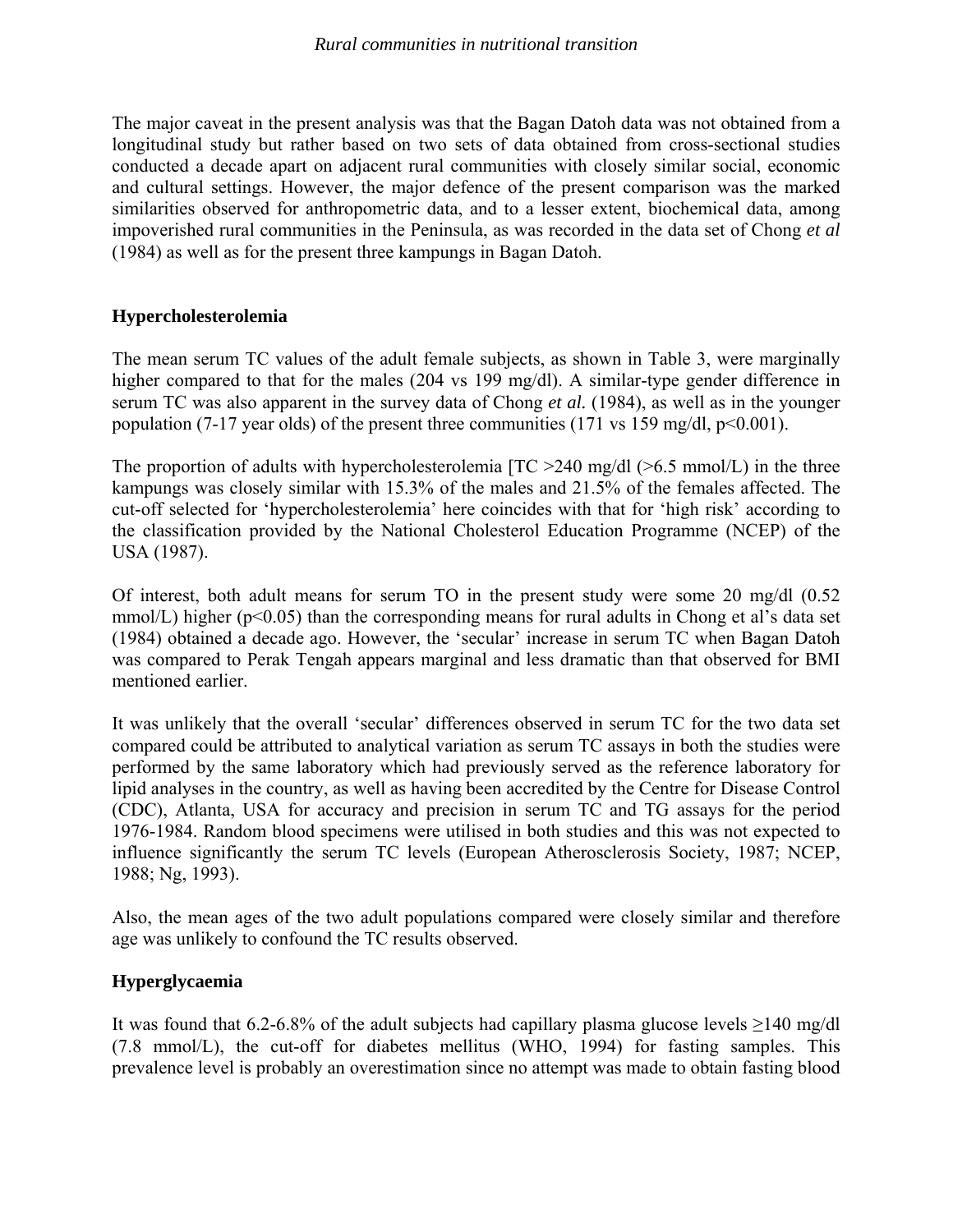samples during the field surveys. About 20% of the adult subjects had their last meal or snack within two hours of their blood collection.

In view of the above, the use of a renal threshold cut-off of 180 mg/dl (Murray *et al.,* 1990) indicated that the problem of diabetes in the three communities averaged 2.1% for males and 5.5% for females, figures which approximate the levels of NIDDM ranging from 2.8% to 7.7% reported for rural Malays previously (Osman *et al,* 1993; Ngan, 1995).

There were some disparities in the prevalence of this disorder in the three kampungs studied with the female adults in Kampung Pasang Api being particularly affected, viz. 13.8% of the females had blood glucose levels above the renal threshold value. This finding, however, correlates well with the observation that obesity was also highest in the Pasang Api adult females.

The use of glucose tolerance tests, which would have provided a better assessment of the problem of diabetes in the above communities, were not performed in the study.

# **Hypertension**

Table 2 shows that hypertension affected the male and female adults in the three kampungs in Bagan Datoh approximately equally, with an overall prevalence of 23.7% and 19.0%, respectively.

Among the hypertensive subjects, 41% in Kg Pasang Api, 27% in Kg Nipah Baroh and 48% in Kg Balai Darat, also had some serious overweight problem (BMI >27.0), underscoring the recognised relationship between these two forms of morbidity.

As with obesity and hyperlipidaemia, there is evidence of inter-individual variations in susceptibility to hypertension, but the long term interactions with dietary factors are less easy to discern (WHO, 1990). However, the consensus of the scientific community with regard to hypertension, emphasises a primary preventive approach which stresses limiting the development of obesity with increased physical activity, and restricting the intake of salt and alcohol; the last factor of which was not in operation in these predominantly Muslim subjects.

# **CONCLUSION**

During the period from 1980 to 1992, there was an apparent swing from a major underweight problem in kampungs in the proximity of Bagon Datoh, Perak to one of overweight, affecting about 40-50% of adults with the phenomenon being particularly marked in the females.

Mean plasma TC levels in these rural adults appeared to have increased over the years, with current levels being some 20 mg/dl (0.52 mmol/L) higher than what they were a decade ago, and fast approaching "urban values". Hypercholesterolemia (>240 mg/dl) affected 15% of the male, and 21% of the female, adults.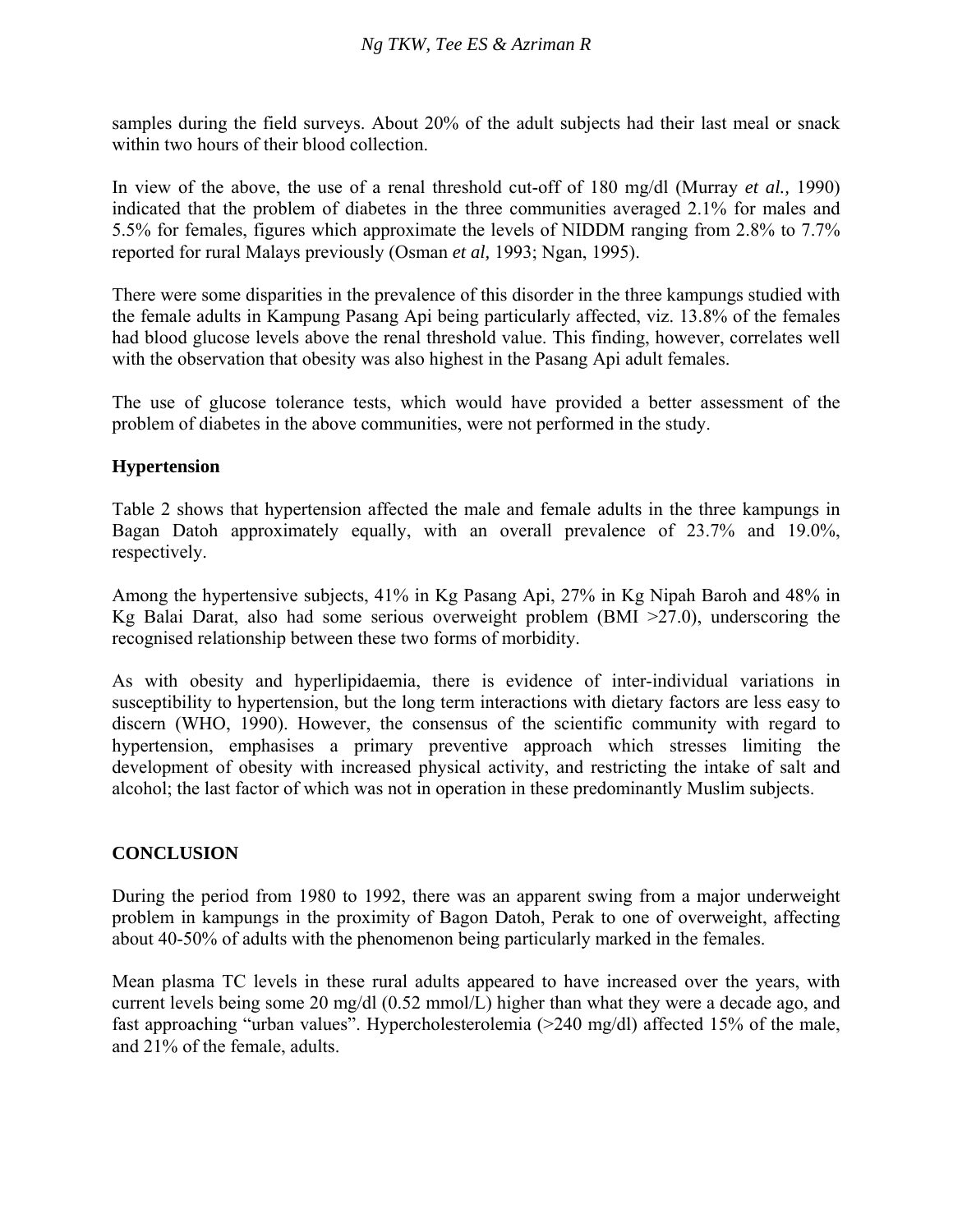Other 'chronic disorders' such as diabetes (2.1-5.5%) and hypertension (19-24%) affected the male and female subjects about equally.

The emergence in the three kampungs studied of nutritional disorders frequently associated with overnutrition and non-active affluent lifesyles, provide an example of the phenomenon of rapid nutritional transition undergoing in rural communities in the Peninsula. These findings serve to emphasize the shift in health care needs of the general rural population in the country.

# **ACKNOWLEDGEMENTS**

The data reported in this paper were extracted from the records of the on-going collaborative project between the IMR, the UPM, Serdang, and the Health Division of the Ministry of Health Malaysia, designated IMR 92-10 which is being funded by the IRPA mechanism of the Ministry of Science and Technology Malaysia.

The following staff members of the Division of Human Nutrition, IMR participated in the collection of the data reported in the paper: Dr Lim Ju Boo, Dr Mirnalini Kandiah, Zaitun Ali, Ooi Hoon Eng, Mohd Rusli Zahari, Zulkifli Hamzah, Khor Swan Choo, Zakiyah Hj Omar, Ismail Kassim and Kanapan Alagapan.

The authors are indebted to the District Office Hihir Perak, the Penghulu and members of the 'Jawatankuasa Kemajuan Kampung' of the three kampungs in Bagan Datoh, and local Ministry of Health staff for their cooperation and assistance in the study. A note of thanks also goes to Mrs K Rajamanohari for her assistance in compiling the field data obtained.

Finally, the authors are also thankful to the Director of the IMR, Kuala Lumpur, for his encouragement and permission to publish this work in the Malaysian Journal of Nutrition.

### **REFERENCES**

- Anon. (1993). A study of the nutritional status of the major functional groups in Malaysia. *Proc Nutr Soc Mal* 8: 109-111.
- Chong YH, Tee ES, Ng TKW, Kandiah M, Hanis H, Teo PH & Siti Mizura S (1984). Status of community nutrition in poverty kampungs, *Bulletin No. 22* Institute for Medical Research, Kuala Lumpur, ISSN: 0127-273X.
- Chong YH & Khoo KL (1975). Serum lipid levels and the prevalence of hyperlipidaemia in Malaysia. *Clin Chim Acta* 65: 143-148.
- European Atherosclerosis Society (1987). Strategies for the prevention of coronary heart disease. *European Heart J* 6:77-88.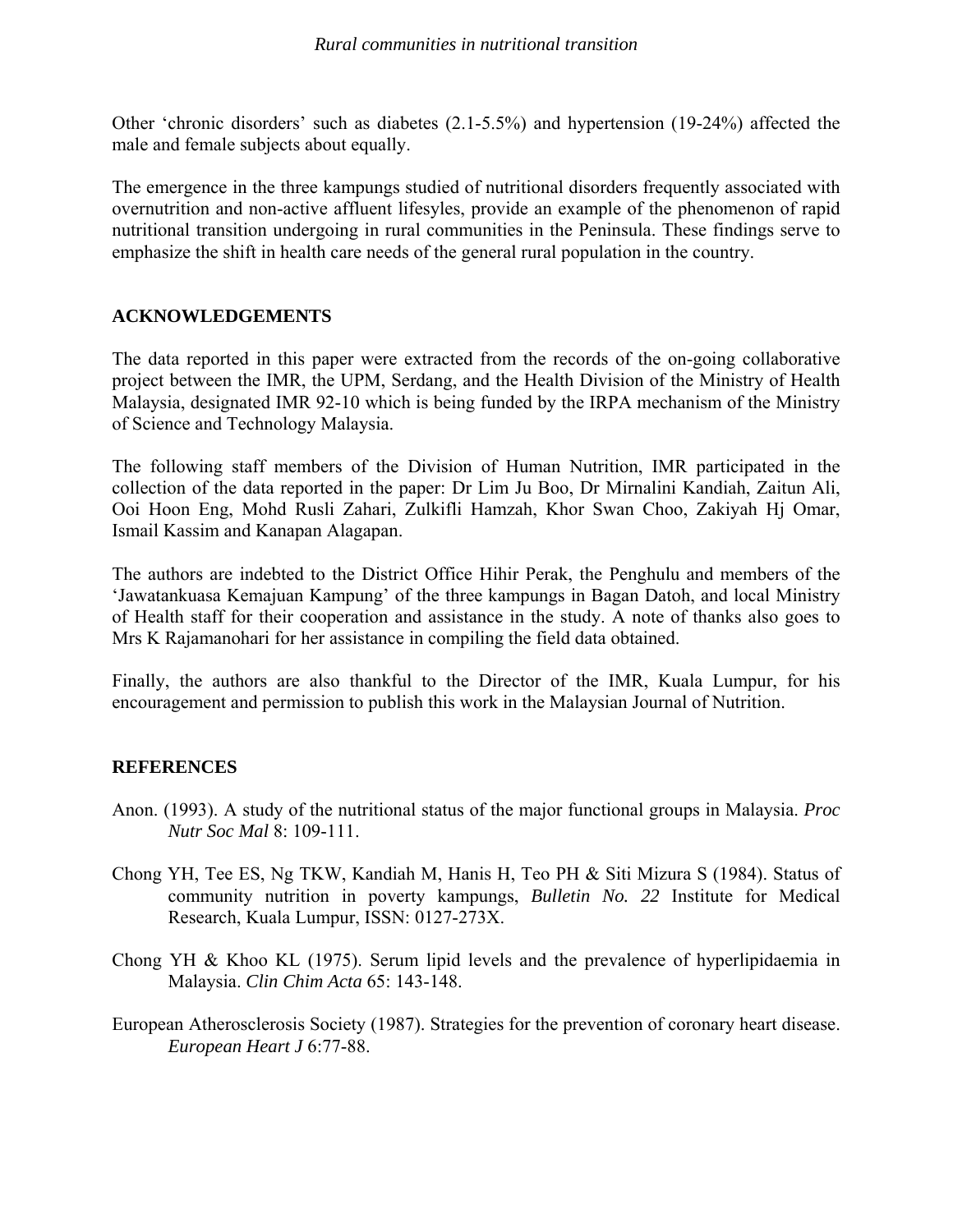- Garrow JS (ed) (1981). Treat Obesity Seriously: A Clinical Manual. London: Churchill Livingstone.
- Gibson RS (ed) (1990). Principles of nutritional assessment. p178, 195, New York, Oxford University Press.
- Health and Welfare Canada (1988). Promoting healthy weights: a discussion paper. Health Services and Promotion Branch, Health and Welfare, Ottawa.
- Interdepartmental Committee on Nutrition for National Defence (1964). Federation of Malaya. Nutrition Survey September-October 1962; 355pp.
- Ismail MN, Zawiah H, Chee SS & Ng KK (1995). Prevalence of obesity and chronic energy deficiency (CED) in adult Malaysians. *Mal J Nutr* 1:1-9.
- Jelliffe DB (1966). The assessment of the nutritional status of the community, *WHO Monograph No. 53* World Health Organisation, Geneva.
- Jones PRM, Hunt MJ, Brown TP & Norgan NG (1986). Waist-hip circumference ratio and its relation to age and overweight in British men. *Human Nutrition: Clinical Nutrition*  40C:239-247.
- Murray RK, Granner DK, Mayes PA & Rodwell VW (eds) (1990). Harper's Biochemistry, 22nd edition. p187, California, Appleton and Lange.
- NCEP (1988). Report of the National Cholesterol Education Programme Expert Panel on detection, evaluation and treatment of high blood cholesterol in adults. *Arch Intern Med*  148:36-39.
- Ngan A (1995). Non-insulin dependent diabetes in Malaysia. *Proceedings of the Conference on "Current trends in nutrition: an international perspective"* April 7, 1995, Kuala Lumpur. The NutraSweet Company, USA: pp87-96.
- Ng TKW (1993). Blood cholesterol screening: influence of fasting state, biological variation and the single cholesterol assay on total cholesterol level. *Med J Malaysia* 48(1): 12-16.
- Ng TKW, Khoo KL, Gan SC, Zakiah I, Rush Z & Liew YM (1995). Serum lipoprotein(a) in the assessment of coronary heart disease risk in Malaysian. AOCS Press, USA (in press).
- Osman A, Khalid BAK, Tan TT, Wu LL, Sakinah O & Ng ML (1993). Prevalence of NIDDM and impaired glucose tolerance in Aborigines and Malays and their relationship to sociodemographic, health and nutritional factors. *Diabetes Care* 16: 68-75.
- WHO (1990) Diet, nutrition, and the prevention of chronic diseases. *Technical Report Series* 797 WHO, Geneva.